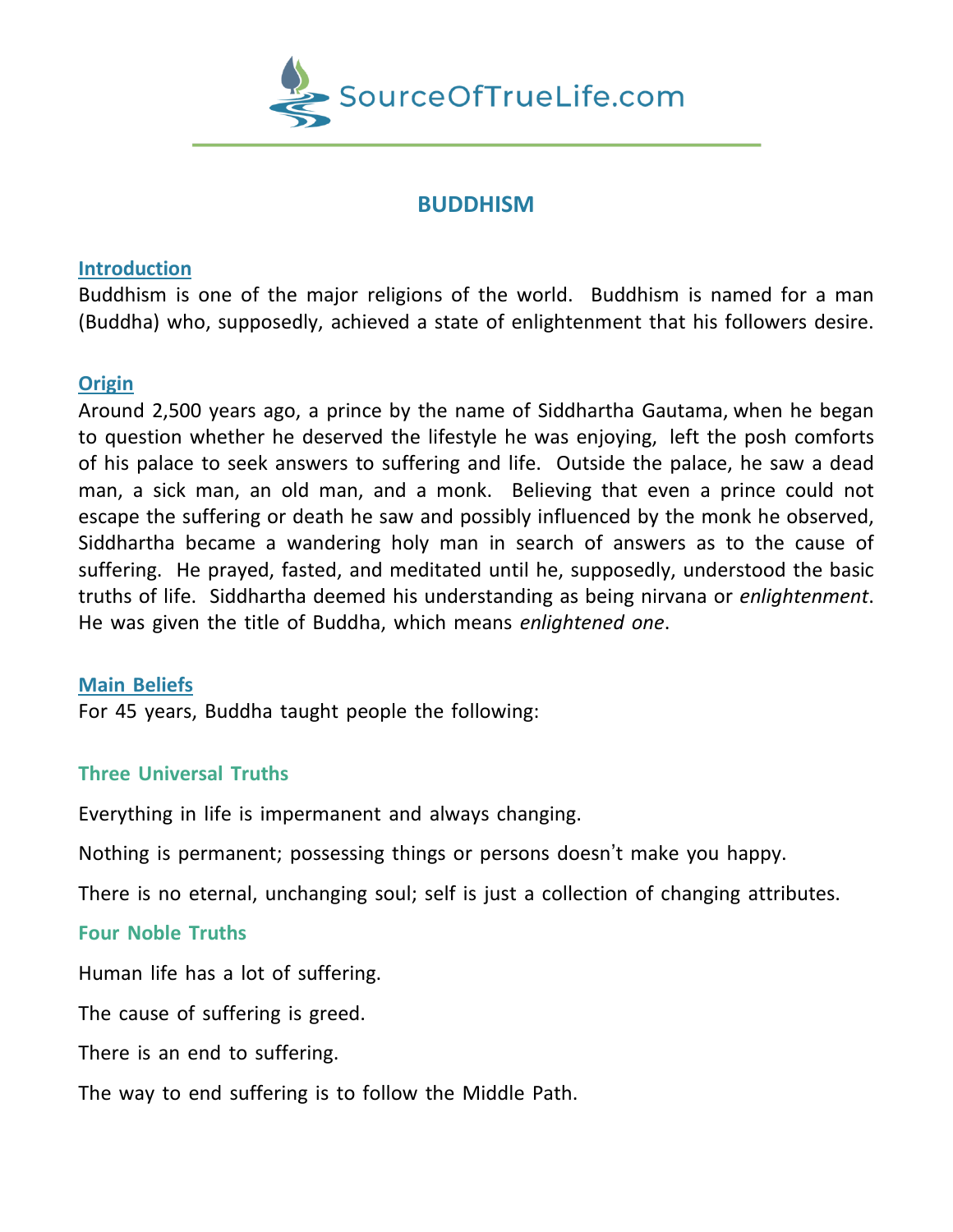Buddha taught people not to worship him as a god, saying they should take responsibility for their own lives and actions. To find nirvana, he said they should follow the Middle Way or Middle Path:

## **The Eightfold Path**

Right understanding and viewpoint, based in the Four Noble Truths.

Right values and attitude, compassion versus selfishness.

Right speech – not lying, avoiding harsh, abusive speech, and avoiding gossip.

Right action – help others, live honestly, not harming living things or the environment.

Right work – do useful things, avoid jobs that harm others.

Right effort – encourage good, helpful thoughts, discourage destructive thoughts.

Right mindfulness – be aware of what you feel, think, and do.

Right meditation – calm mind and meditation that leads to nirvana.

Buddha did not record his teachings. After he died, people who remembered what he taught wrote them down on palm leaves and collected them in baskets. Accordingly, the sayings of Buddha are called The Tripitaka, the Three Baskets. After his death, Buddhists held different interpretations and beliefs that led to two main types of Buddhism – Theravada (which spread to Sri Lanka, Myanmar, Thailand, Cambodia, and Laos) and Mahayana (which spread to Nepal, Vietnam, China, Korea, and Japan). With cultural differences, Mahayana eventually became three different forms of Buddhism – Vajrayana, Pure Land, and Zen. Despite cultural and other differences, most if not all Buddhists follow daily guidelines for life called the

## **The Five Precepts**

Do not harm or kill living things.

Do not take things unless they are freely given.

Lead a decent life.

Do not speak unkindly or tell lies.

Do not abuse drugs or drink alcohol.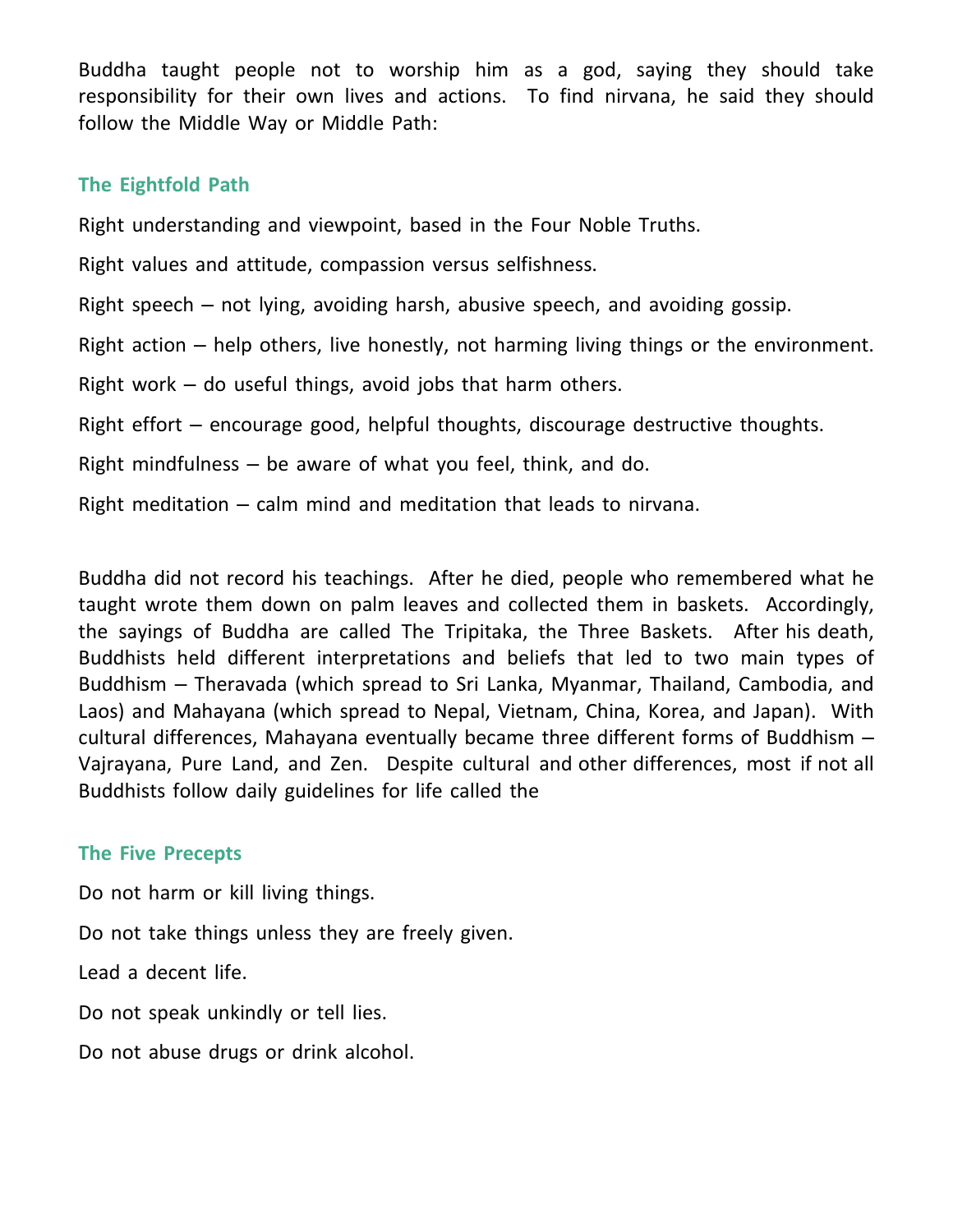#### **Demographics**

There are approximately 500 million Buddhists in the world today. Though the overall number of Buddhists is expected to continue rising through 2030, a decline in number is expected after that. 99% of Buddhists are heavily concentrated in the Asia-Pacific region. The smaller numbers of Buddhists in North America and Europe are expected to increase over the next couple of decades. More significant increases are anticipated in North Africa and the Middle East. Buddhists exceed 10% of the population in the following countries:\*

| <b>Country</b>           | % of the population |
|--------------------------|---------------------|
| Cambodia                 | 97                  |
| Thailand                 | 93                  |
| Myanmar                  | 88                  |
| <b>Bhutan</b>            | 75                  |
| Sri Lanka                | 69                  |
| Laos                     | 66                  |
| Mongolia                 | 55                  |
| Japan                    | 36                  |
| Singapore                | 34                  |
| South Korea              | 23                  |
| Taiwan                   | 21                  |
| Malaysia                 | 20                  |
| China                    | 18                  |
| Macau                    | 17                  |
| Vietnam                  | 16                  |
| Hong Kong                | 13                  |
| Northern Mariana Islands | 11                  |
| Nepal                    | 10                  |

## **Closing Thoughts**

Many of the teachings of Buddhism are noble but the central understandings of true life and the Source of it are totally absent. Buddhism is a works/self-based path of spirituality, very different to Christianity in many ways. To understand central Buddhist thought compared to other religions, including the teachings of Jesus in Christianity, we invite you to explore **[www.sourceoftruelife.com/Resources/ComparisonofReligions](http://www.sourceoftruelife.com/Resources/ComparisonofReligions)**

This is an introduction on the subject of **Buddhism***.* Here are a few other resources you may wish to explore:

**\_\_\_\_\_\_\_\_\_\_\_\_\_\_\_\_\_\_\_\_\_\_\_\_\_\_\_\_\_\_\_\_\_\_\_\_\_\_\_\_\_\_\_\_\_\_\_\_\_\_\_\_\_\_\_\_\_\_\_\_**